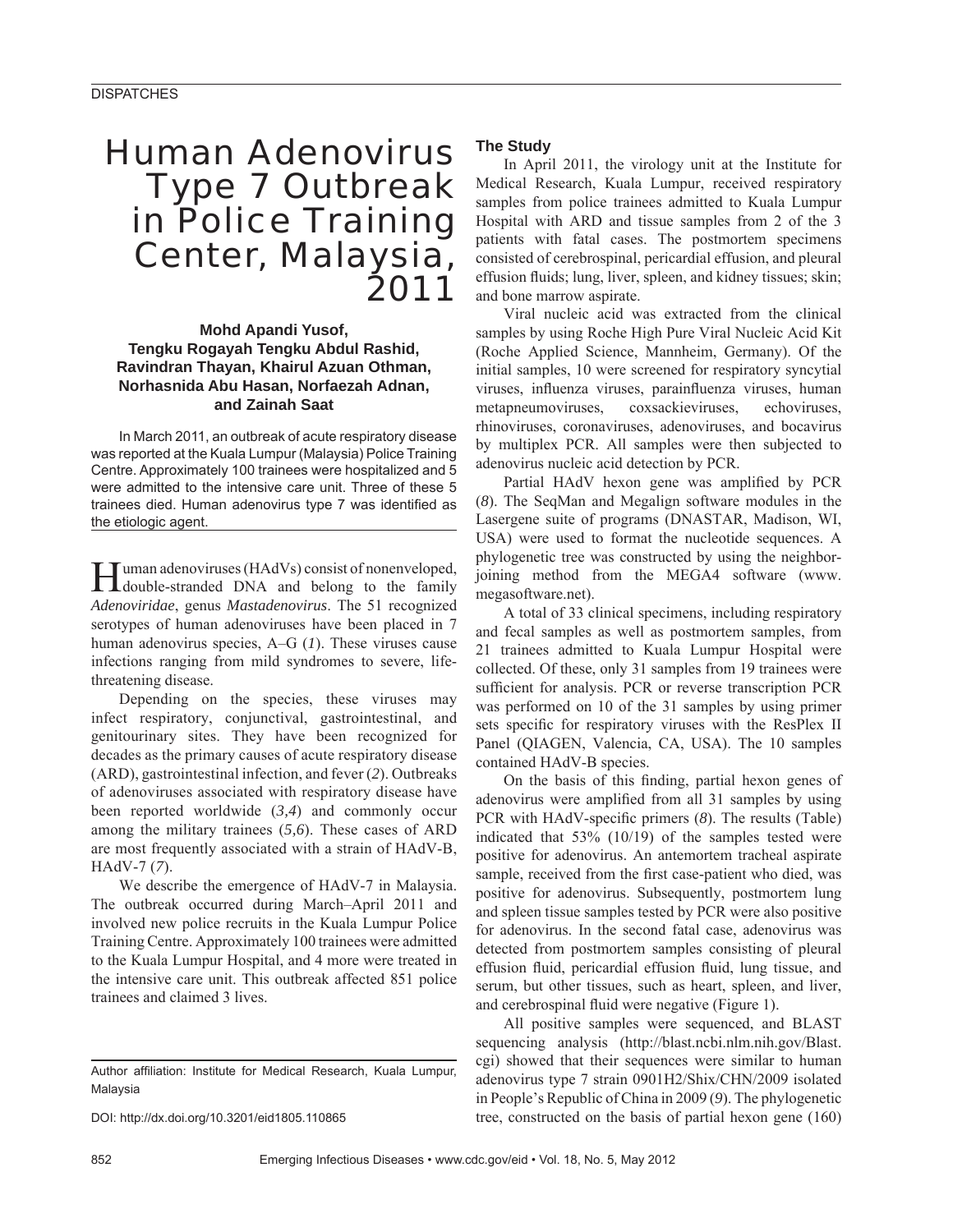Table. Patient information and adenovirus PCR results on samples from police trainees with acute respiratory disease from Kuala Lumpur, Malaysia, 2011\*

| Patient   | Age, y† | Sample type         | PCR results |
|-----------|---------|---------------------|-------------|
| RP301/11‡ | 22      | T/A                 | Pos         |
| RP302/11‡ | 25      | T/A, antemortem     | Pos         |
|           |         | Lung, spleen        | Pos         |
|           |         | Kidney, liver, skin | Neg         |
|           |         | CSF, BMA            | Neg         |
| RP303/11  | 21      | T/S                 | Pos         |
| RP304/11  | 23      | T/S                 | Pos         |
| RP305/11  | 22      | T/S                 | Pos         |
| RP306/11  | 22      | T/S                 | Neg         |
| RP307/11  | 23      | T/S                 | Neg         |
| RP308/11  | 22      | T/S                 | Neg         |
| RP309/11  | 26      | T/S                 | Neg         |
| RP310/11  | 24      | T/S                 | Pos         |
| RP311/11  | 24      | T/S                 | Pos         |
| RP312/11  | 22      | T/S                 | Pos         |
| RP313/11  | 23      | T/S                 | Neg         |
| RP314/11  | 26      | Feces               | Neg         |
| RP315/11  | 20      | Feces               | Neg         |
| RP316/11  | 25      | Feces               | Neg         |
| RP317/11  | 23      | R/S                 | Neg         |
| RP318/11  | 22      | R/S                 | Pos         |
| RP319/11  | 23      | Feces               | <b>ND</b>   |
| RP320/11  | 20      | Feces               | ND          |
| RP381/11‡ | 25      | Lung, PF, PE, serum | Pos         |
|           |         | CSF, heart, spleen  | Neg         |
|           |         | Liver               | Neg         |

\*T/A, tracheal aspirate; pos, positive; neg, negative; CSF, cerebrospinal fluid; BMA, bone marrow aspirate; T/S, throat swab; R/S, rectal swab; ND, test not done; PF, pericardial fluid; PE, pleural effusion. †All patients were male. ‡Fatal case.

nucleotides (Figure 2), revealed that all positive samples by PCR belong to the species *Human adenovirus B* and are in the same cluster with adenovirus 7.

### **Conclusions**

The outbreak of ARD, caused by HAdV-7, in the Kuala Lumpur Police Training Centre started in early March 2011. The police trainees had signs and symptoms of ARD such as fever, cough, and loss of appetite. The disease rapidly spread among the trainees, and communityacquired pneumonia was the initial diagnosis early in the outbreak. Other etiologic agents that recently caused ARD, including seasonal influenza virus and pandemic (H1N1) 2009 virus, were excluded because the reverse transcription PCR for influenza viruses was negative.

The source of the infection is not known. There is a strong possibility that one of the trainees was infected with HAdV-7 in the community outside the training center and then spread the infection to others once training resumed. Transmission occurs through respiratory droplets and close contact, which leads to rapid and widespread dissemination. Similar events have been seen in military camps (*4*), high schools, and day care centers (*10*). All affected trainees were 20–26 years old. Risk factors such as overcrowding, increased physical activities, and psychological stress

#### M PC NC PF CSF SE PE HR SP L LV



Figure 1. PCR products of postmortem samples RP381/11 on 3% agarose gel in study of human adenovirus type 7 outbreak in a police training center, Malaysia, 2011. M, 100-bp ladder; PC, positive control; NC, negative control; PF, pericardial fluid; CSF, cerebrospinal fluid; SR, serum; PE, pleural effusion; HR, heart; SP, spleen; L, lung tissue, LV, liver.



Figure 2. Phylogenetic tree of partial hexon gene sequences (160 bp) of human adenovirus inferred by using the neighbor-joining method from the MEGA4 software (www.megasoftware.net). Study was in a police training center, Kuala Lumpur, Malaysia, 2011. The evolutionary distances were computed by using the maximum composite likelihood method. Species A–F are indicated by square brackets with duck adenovirus A as an outgroup. Thirteen human adenovirus isolates from the police training center outbreak are indicated in **boldface**. Representative strains of each species obtained from GenBank are labeled by using the adenovirus species and accession number. Bootstrap values (>75%) for 1,000 pseudoreplicate datasets are indicated at branch nodes. Scale bar indicates nucleotide substitutions per site.